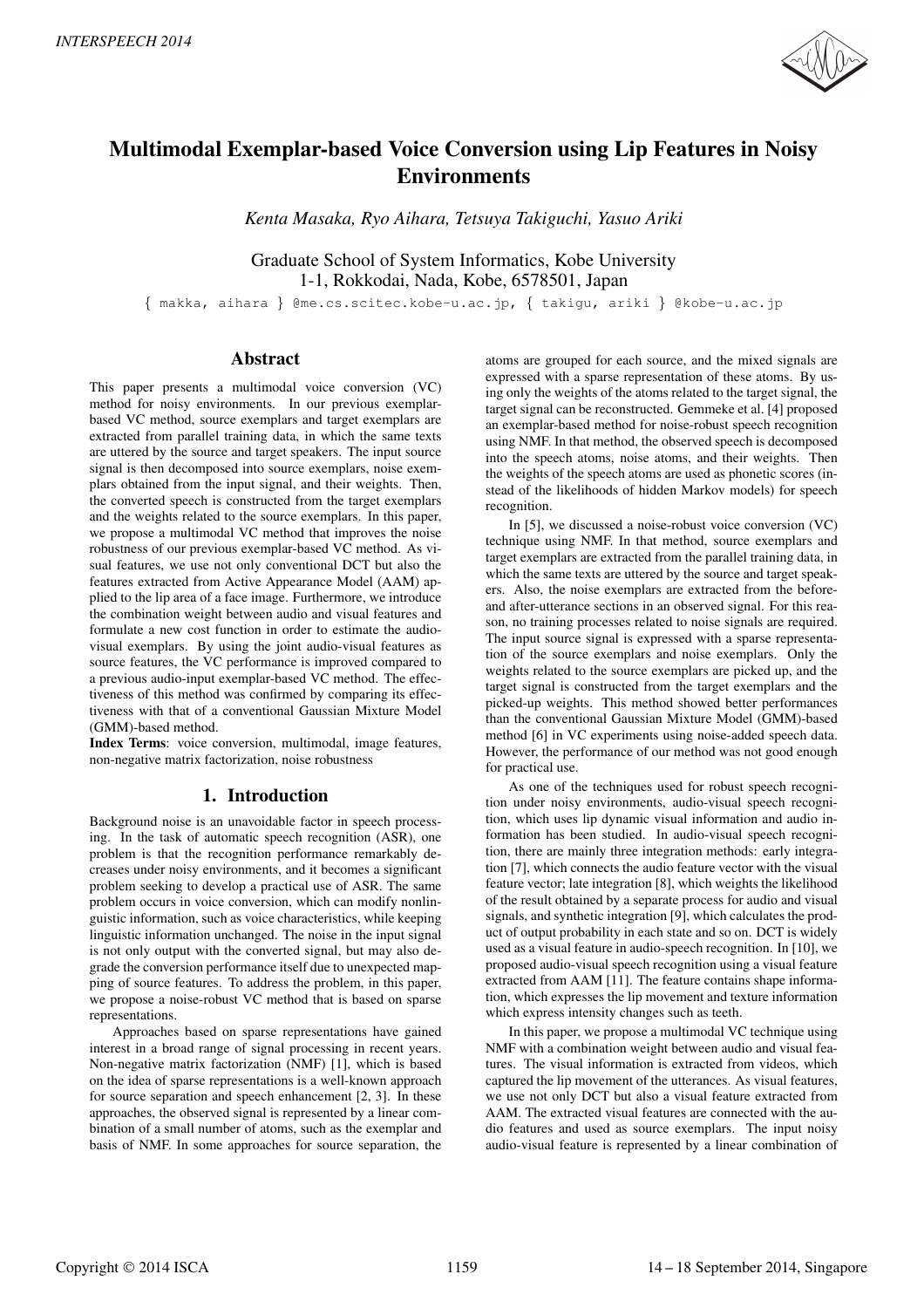source exemplars and noise exemplars. Then, the source exemplars are replaced with related parallel target exemplars, which are extracted from clean audio features. The effectiveness of this method was confirmed by comparing it with that of the conventional audio input NMF-based method and the conventional GMM-based method.

The rest of this paper is organized as follows: In Section 2, related works are introduced. In Section 3, our proposed method is described. In Section 4, the experimental data are evaluated, and the final section is devoted to our conclusions.

## 2. Related works

VC is a technique for converting specific information in speech while maintaining the other information in the utterance. One of the most popular VC applications is speaker conversion [6]. In speaker conversion, a source speaker's voice individuality is changed to a specified target speaker's so that the input utterance sounds as though a specified target speaker had spoken it.

There have also been studies on several tasks that make use of VC. Emotion conversion is a technique for changing emotional information in input speech while maintaining linguistic information and speaker individuality [12, 13]. VC is also being adopted as assistive technology that reconstructs a speaker's individuality in electrolaryngeal speech [14], disordered speech [15] or speech recorded by NAM microphones [16]. In recent years, VC has been used for automatic speech recognition (ASR) or speaker adaptation in textto-speech (TTS) systems [17].

The statistical approaches to VC are most widely studied [6, 18, 19]. Among these approaches, the Gaussian mixture model (GMM)-based mapping approach [6] is widely used. In this approach, the conversion function is interpreted as the expectation value of the target spectral envelope. The conversion parameters are evaluated using Minimum Mean-Square Error (MMSE) on a parallel training set. A number of improvements in this approach have been proposed. Toda et al. [20] introduced dynamic features and the global variance (GV) of the converted spectra over a time sequence. Helander et al. [21] proposed transforms based on partial least squares (PLS) in order to prevent the over-fitting problem associated with standard multivariate regression. There have also been approaches that do not require parallel data that make use of GMM adaptation techniques [22] or eigen-voice GMM (EV-GMM) [23, 24].

However, the effectiveness of these approaches was confirmed with clean speech data, and their utilization in noisy environments was not considered. The noise in the input signal may degrade the conversion performance itself due to unexpected mapping of source features. To address the problem, in this paper, we propose exemplar-based multimodal VC. Joint audio-visual features are used as the source feature of NMFbased VC [5]. Because the audio features are not affected by background noise, our method improved the noise robustness of NMF-based VC.

## 3. Multimodal Voice Conversion

#### 3.1. Basic Approach

In the approaches based on sparse representations, the observed signal is represented by a linear combination of a small number of bases.

$$
\mathbf{x}_{l} \approx \sum_{j=1}^{J} \mathbf{w}_{j} h_{j,l} = \mathbf{W} \mathbf{h}_{l}
$$
 (1)

 $x_l$  represents the *l*-th frame of the observation.  $w_i$  and  $h_{i,l}$ represent the  $j$ -th basis and the weight, respectively.  $W =$  $[\mathbf{w}_1 \dots \mathbf{w}_J]$  and  $\mathbf{h}_l = [h_{1,l} \dots h_{J,l}]^T$  represent the collection of the bases and the stack of weights. When the weight vector  $h_l$  is sparse, the observed signal can be represented by a linear combination of a small number of bases that have non-zero weights. In this paper, each basis denotes the exemplar of the speech or noise signal, and the collection of exemplar **W** and the weight vector  $\mathbf{h}_l$  are called the 'dictionary' and 'activity', respectively.

Figure 1 shows the basic approach of our exemplar-based VC using NMF. *D*, *d*, *L*, and *J* represent the number of dimensions of source features, dimensions of target features, frames of the dictionary, and basis of the dictionary, respectively.

Our VC method needs two dictionaries that are phonemically parallel, where one dictionary (source dictionary) is constructed from source features and the other dictionary (target dictionary) is constructed from target features. These two dictionaries consist of the same words and are aligned with dynamic time warping (DTW). Hence, these dictionaries have the same number of bases.

An input source feature matrix **X***<sup>s</sup>* is decomposed into a linear combination of bases from the source dictionary **W***<sup>s</sup>* using NMF. The weights of the bases are estimated as an activity **H***<sup>s</sup>* . Therefore, the activity includes the weight information of input features for each basis. Then, the activity is multiplied by a target dictionary in order to obtain the converted spectral feature matrix  $\hat{\mathbf{X}}^{t}$ , which is represented by a linear combination of bases from the target dictionary. Because the source and target dictionaries are parallel phonemically, the bases used in the converted features are phonemically the same as those of the source features.



Figure 1: Basic approach of NMF-based voice conversion

#### 3.2. Multimodal Dictionary Construction

Figure 2 shows the process for constructing a parallel dictionary. In order to construct a parallel dictionary, some pairs of parallel utterances are needed, where each pair consists of the same text. The source dictionary *W<sup>s</sup>* consists of jointed audiovisual features, while the target dictionary *W<sup>t</sup>* consists of audio features only.

For the audio features, a simple magnitude spectrum calculated by short-time Fourier transform (STFT) is extracted from clean parallel utterances. Mel-cepstral coefficients are calculated from the STRAIGHT spectrum in order to obtain alignment information in DTW.

For visual features, we use DCT and the feature extracted from AAM [10] of lip motion images of the source speaker's ut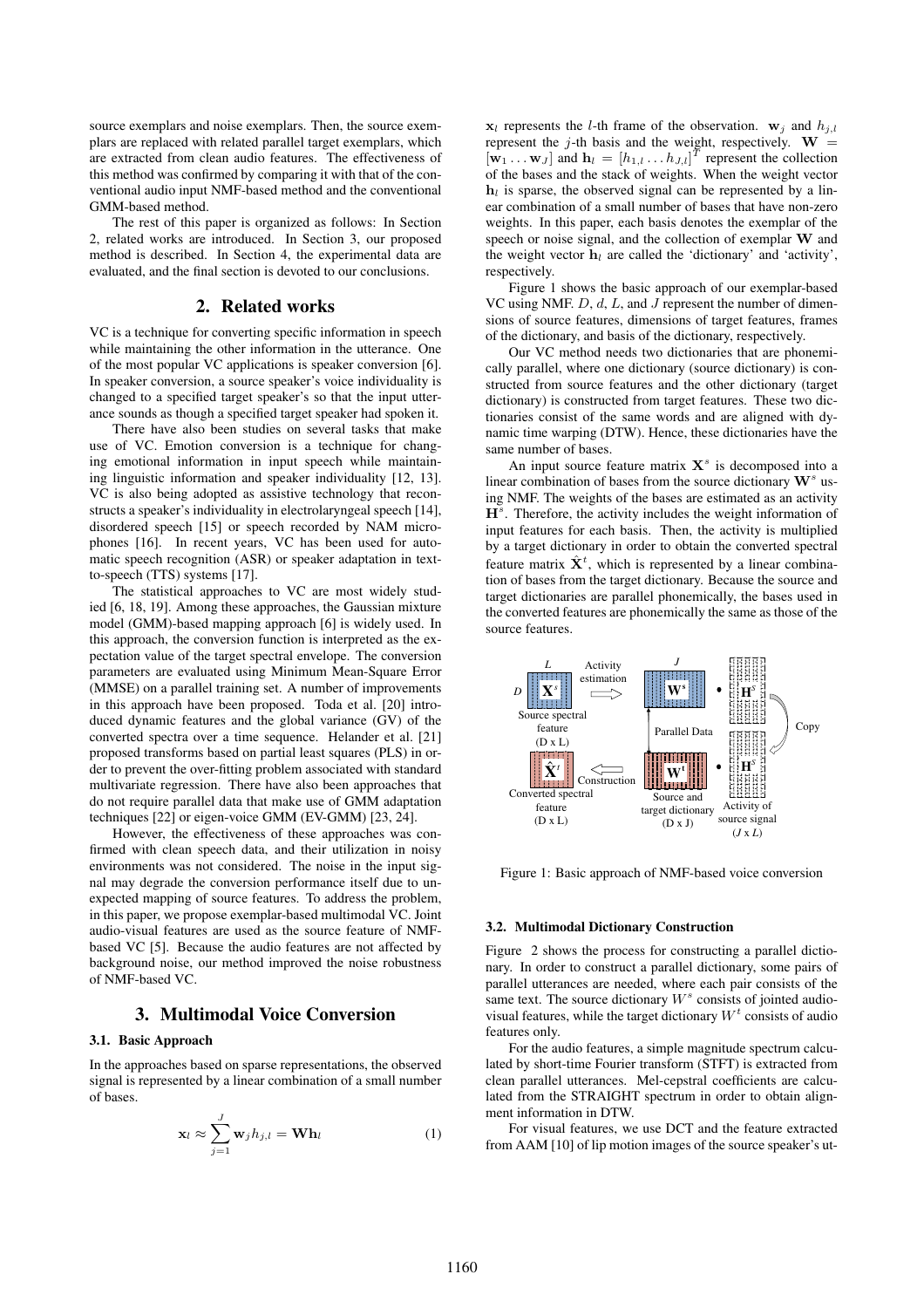terance is used. AAM is a technique to express the face model by the low-dimensional parameter. The subspace is constructed by applying PCA to shape and texture of face feature points, where **s** and **g** which represent the shape vector and the texture vector are expressed by each mean vector  $\bar{s}$  and  $\bar{g}$  and eigenvector matrices  $\mathbf{\tilde{P}_s}$  and  $\mathbf{P_g}$ .

$$
s = \bar{s} + P_s b_s \tag{2}
$$

$$
g = \bar{g} + P_g b_g \tag{3}
$$

 **and**  $**b**<sub>g</sub>$  **represent the shape parameter and the texture param**eter, respectively. They are combined and reduced as shown in Eq. (4) by applying PCA because there is a correlation in shape and texture.

$$
\mathbf{b} = \begin{pmatrix} \mathbf{R}_{\mathbf{s}} \mathbf{b}_{\mathbf{s}} \\ \mathbf{b}_{\mathbf{g}} \end{pmatrix} = \begin{pmatrix} \mathbf{R}_{\mathbf{s}} \mathbf{P}_{\mathbf{s}}^T (\mathbf{s} - \overline{\mathbf{s}}) \\ \mathbf{P}_{\mathbf{g}}^T (\mathbf{g} - \overline{\mathbf{g}}) \end{pmatrix} = \mathbf{Q} \mathbf{c} \tag{4}
$$

**R<sup>s</sup>** is the matrix that normalizes the difference in the unit of the shape vector and the texture vector. **Q** is an eigenvector matrix. **c** is a vector of combined shape and texture parameters. By controlling parameter **c** it becomes possible to operate shape and texture together.

Then they are adjusted to satisfy the non-negativity constraint of NMF. The visual features are interpolated by spline interpolation in order to fill the sampling rate gap between audio features. Aligned audio and visual features of the source speaker are joined and used as a source feature. Source and target dictionaries are constructed by lining up each of the features extracted from parallel utterances.

The audio feature of the noise dictionary is extracted from the before- and after-utterance sections in the input noisy audio signal. The visual feature of the noise dictionary is extracted in the same way of audio feature.



Figure 2: Multimodal dictionary construction

## 3.3. Estimation of Activity from Noisy Source Signals using NMF with a Combination Weight

In the exemplar-based approach, the spectrum of the noisy source signal at a frame is approximately expressed by a nonnegative linear combination of the source dictionary, noise dictionary, and their activities.

$$
\mathbf{x} = \mathbf{x}^{s} + \mathbf{x}^{n}
$$
\n
$$
\approx \sum_{j=1}^{J} \mathbf{w}_{j}^{s} h_{j}^{av} + \sum_{k=1}^{K} \mathbf{w}_{k}^{n} h_{k}^{n}
$$
\n
$$
= [\mathbf{W}^{s} \ \mathbf{N}] \begin{bmatrix} \mathbf{h}^{av} \\ \mathbf{h}^{n} \end{bmatrix} \quad s.t. \quad \mathbf{h}^{av}, \mathbf{h}^{n} \ge 0
$$
\n
$$
= \mathbf{W} \mathbf{h} \quad s.t. \quad \mathbf{h} \ge 0 \tag{5}
$$

 $x^s$  and  $x^n$  represent the spectrum of the source signal and the noise, respectively.  $W^s$ , N,  $h^{av}$ ,  $h^n$  represent the source dictionary, noise dictionary, and their activities at a frame, respectively. All spectra are normalized for each frame.

The joint matrix **h** is estimated based on NMF with the sparse constraint that minimizes a cost function [4]. In [25], we used a simple NMF without considering the weights of the audio and visual parameters when estimating the activity. In this paper, we introduce audio-visual weight  $\alpha$  and  $\beta$  because we have to adjust the weight depending on SNR, and we propose a new cost function as follows:

$$
\alpha d(\mathbf{x}^{s,aud}, [\mathbf{W}^{s,aud} \ \mathbf{N}^{aud}] \mathbf{h}) + \beta d(\mathbf{x}^{s,vis}, [\mathbf{W}^{s,vis} \ \mathbf{N}^{vis}] \mathbf{h}) + ||\lambda * \mathbf{h}||_1 \quad s.t. \ \mathbf{h} \ge 0
$$
 (6)

The first and second terms are the Kullback-Leibler (KL) divergence between  $\mathbf{x}^{s,aud}$  and  $[\mathbf{W}^{s,aud} \ \mathbf{N}^{aud}]$ h,  $\mathbf{x}^{s,vis}$  and [**W***s,vis* **N***vis*]**h**, respectively. The third term is the sparse constraint with the L1-norm regularization term that causes **h** to be sparse. The symbol of *.∗* denotes element-wise multiplication. The weights of the sparsity constraints can be defined for each exemplar by defining  $\lambda^T = [\lambda_1 \dots \lambda_J \dots \lambda_{J+K}]$ . In this paper, the weights for source exemplars  $[\lambda_1 \dots \lambda_J]$  were set to 0.1, and those for noise exemplars  $[\lambda_{J+1} \dots \lambda_{J+K}]$  were set to 0. **h** minimizing (6) is estimated iteratively applying the following update rule:

$$
h_j \quad \leftarrow \quad h_j \frac{\sum\limits_{d}^{D} f_d + \sum\limits_{e}^{E} g_e}{\alpha + \beta + \lambda_j} \tag{7}
$$

$$
\mathbf{f}_d = \alpha W_{d,j}^{s,aud} \alpha x_d^a / (\alpha \mathbf{W}^{s,aud} \mathbf{h}^{av})_d \tag{8}
$$

$$
\mathbf{g}_e = \beta W_{e,j}^{s, vis} \beta x_e^v / (\beta \mathbf{W}^{s, vis} \mathbf{h}^{av})_e \tag{9}
$$

*D* and *E* represent the dimension of the audio and visual dictionaries, respectively.

## 3.4. Target Speech Construction

From the estimated joint matrix **h**, the activity of the source signal **h** *av* is extracted, and by using the activity and the target dictionary, the converted spectral features are constructed.

$$
\hat{\mathbf{x}}^t = \mathbf{W}^{t, \text{aud}} \mathbf{h}^{av} \tag{10}
$$

The input source and converted spectral features are expressed as a STRAIGHT spectrum. Hence, the target speech is synthesized using a STRAIGHT synthesizer. The other features extracted by STRAIGHT analysis, such as F0 and the aperiodic components, are used to synthesize the converted signal without any conversion.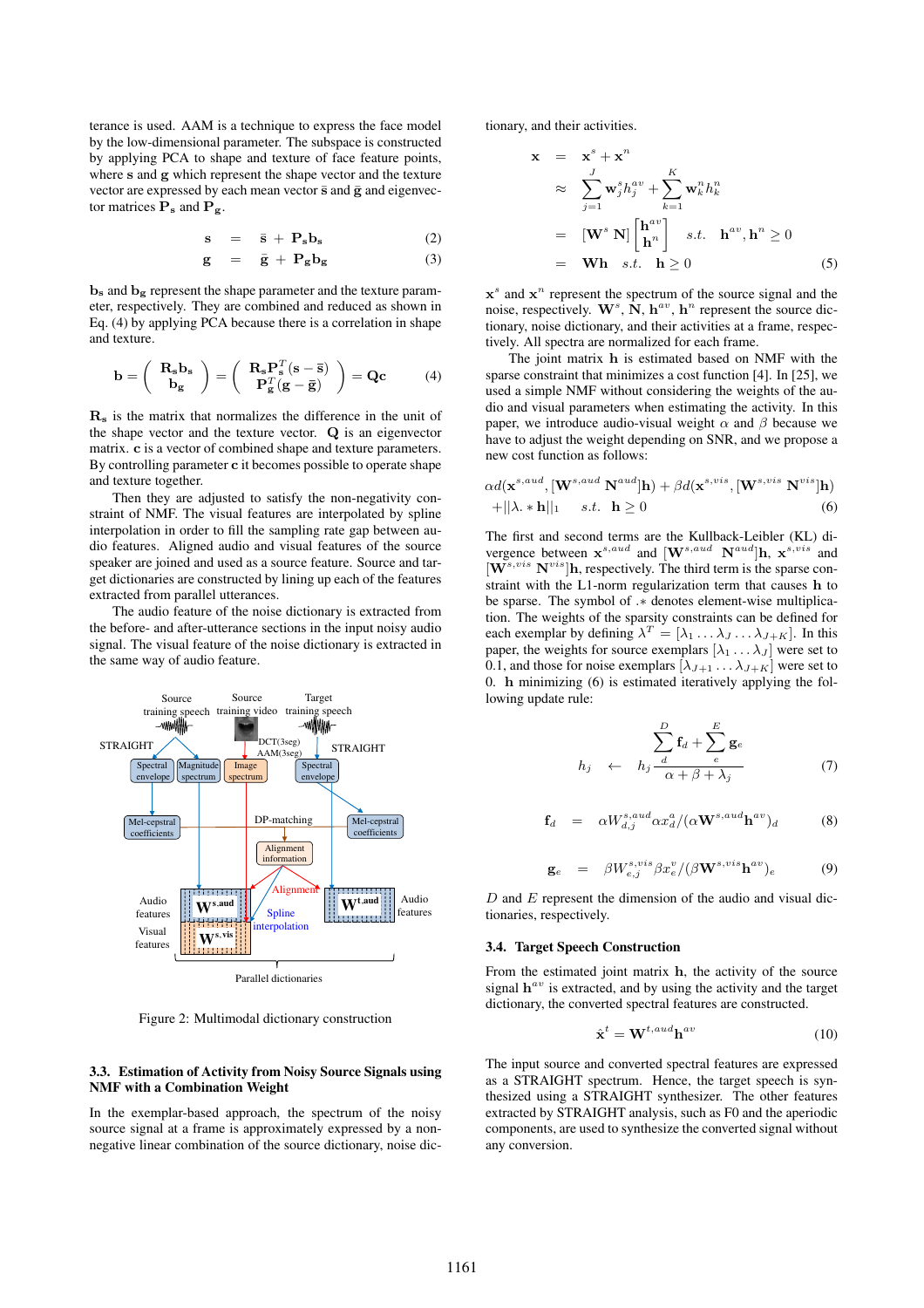|                      |            | (audio NMF) |               |             |              |              |              |
|----------------------|------------|-------------|---------------|-------------|--------------|--------------|--------------|
| 0 dB                 | <b>GMM</b> | $\beta = 0$ | $\beta = 0.1$ | $\beta = 1$ | $\beta = 10$ | $\beta = 20$ | $\beta = 30$ |
| <b>DCT</b>           |            |             | 2.5031        | 2.631       | 2.7847       | 2.6809       | 2.5932       |
| AAM                  | 1.3521     | 2.4857      | 2.511         | 2.6719      | 2.7259       | 2.7313       | 2.7169       |
| $DCT+AAM$            |            |             | 2.7672        | 2.7673      | 2.705        | 2.6185       | 2.5427       |
|                      |            | (audio NMF) |               |             |              |              |              |
| 10dB                 | <b>GMM</b> | $\beta = 0$ | $\beta = 0.1$ | $\beta = 1$ | $\beta = 10$ | $\beta = 20$ | $\beta = 30$ |
| DCT.                 |            |             | 2.9128        | 2.9713      | 3.0777       | 2.9871       | 2.8829       |
| AAM                  | 1.4197     | 2.9052      | 2.9203        | 3.0243      | 3.0603       | 3.0363       | 2.9853       |
| $\overline{D}CT+AAM$ |            |             | 2.9302        | 3.0783      | 3.0218       | 2.8735       | 2.7397       |
|                      |            | (audio NMF) |               |             |              |              |              |
| 20 dB                | <b>GMM</b> | $\beta = 0$ | $\beta = 0.1$ | $\beta = 1$ | $\beta = 10$ | $\beta = 20$ | $\beta = 30$ |
| <b>DCT</b>           |            |             | 3.2605        | 3.3118      | 3.3955       | 3.3303       | 3.2325       |
| AAM                  | 1.5251     | 3.2565      | 3.2641        | 3.3562      | 3.4501       | 3.417        | 3.3511       |
| DCT+AAM              |            |             | 3.2712        | 3.3867      | 3.3947       | 3.2323       | 3.0742       |

Table 1: SDIR calculated from converted speech using each image feature and weight



Figure 3: Flow chart of multimodal conversion

# 4. Experimental Results

#### 4.1. Experimental Conditions

The proposed multimodal VC technique was evaluated by comparing it with an exemplar-based audio-input method [5] and a conventional GMM-based method [6] in a speaker-conversion task using clean speech data and noise-added speech data. The source speaker and target speaker were one male and one female speaker, respectively, whose speech is stored in the ATR Japanese speech database [26]. Source speaker speech and visual data are taken from the M2TINIT database [27]. The sampling rate of the audio data was 16 kHz. The frame rate of the visual data was 1/29.97 sec and the image size is 720 x 840.

A total of 50 sentences of clean speech were used to construct the parallel dictionary for each method based on sparse representation and used to train the GMM in the GMM-based method. In the exemplar-based method, the number of exemplars of the source and target dictionaries was 80,868. Ten sentences of clean speech or noisy speech were used in the evaluation. The noisy speech was created by adding a noise signal recorded in a restaurant (taken from the CENSREC-1-C database [28]) to the clean speech sentences. The SNR was 0 dB, 10 dB and 20 dB. The noise dictionary is extracted from the before- and after-utterance sections in the evaluation sentence. For the visual dictionary, we used a 40-dimension DCT feature and a 23-dimension c parameter extracted from AAM and its segment feature, which is constructed by concatenating spectra at each current frame  $\pm$  three frames. For the weights,  $\alpha$  is 1,  $\beta$  is changed 0.1, 1, 10, 20, 30.

In the methods based on sparse representation, a 513 dimensional magnitude spectrum was used for the source and noise dictionaries and a 1025-dimensional STRAIGHT spectrum was used for the target dictionary.

The number of iterations used to estimate the activity was 300. In the GMM-based method, the 1 *st* through 24*th* linearcepstral coefficients obtained from the STRAIGHT spectrum were used as the feature vectors. The number of mixtures was 64.

#### 4.2. Results and Discussion

Table 1 shows the spectral distortion improvement ratio (SDIR) [dB] for the noisy input source signal. The SDIR is defined as follows:

$$
\text{SDIR}[dB] = 10 \log_{10} \frac{\sum_{d} |\mathbf{X}^{t}(d) - \mathbf{X}^{s}(d)|^{2}}{\sum_{d} |\mathbf{X}^{t}(d) - \hat{\mathbf{X}}^{t}(d)|^{2}} \tag{11}
$$

Here,  $X^s$ ,  $X^t$  and  $\hat{X}^t$  are normalized so that the sum of the magnitudes over frequency bins equals unity.

As shown in Table 1, the distortion improvements of the proposed method were higher than conventional NMF and GMM-based method, where the performance of AAM is slightly better than that of DCT. Also, as the SNR decreases, an optimum *β* may tend to be large. By changing the weight, we can obtain the best SDIR value in various SNR environments.

## 5. Conclusions

We proposed multimodal VC using NMF based on the idea of sparse representation. In our proposed method, the joint audio-visual feature is used as the source feature. Input noisy audio-visual features are decomposed into a linear combination of the clean audio-visual feature and the noise feature. By replacing the source speaker's audio-visual feature with the target speaker's audio feature, the voice individuality of the source speaker is converted to the target speaker. Furthermore we introduced audio-visual weight and formulate a new cost function. By selecting optimal weight and image features, we achieve the best performance of transformation accuracy. Evaluations show the greater effectiveness of our VC technique compared to conventional audio-input NMF and GMM-based VC.